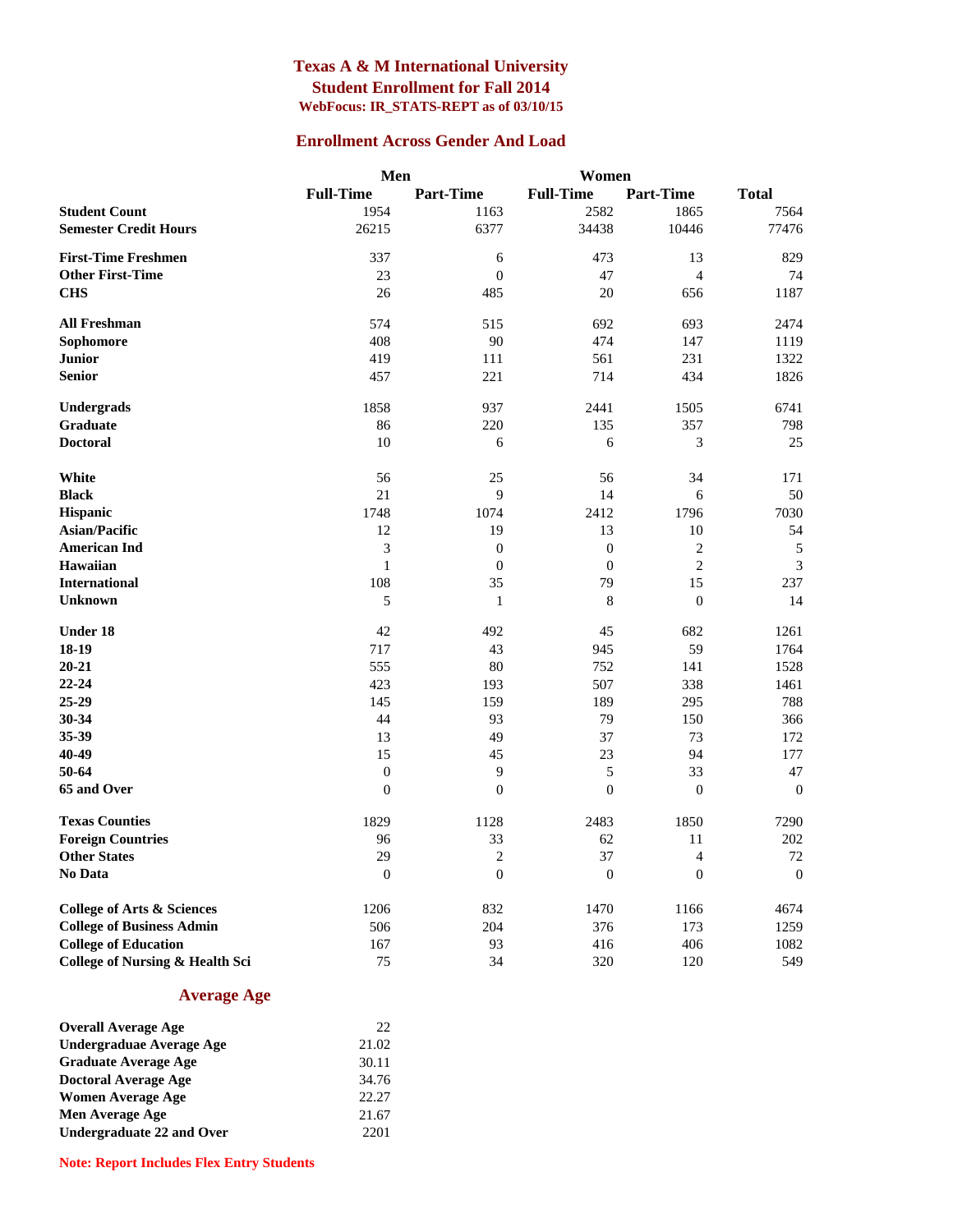### **Enrollment Across Ethnicity for Fall 2014**

|                                        | AmInd            | <b>Asian</b>     | <b>Blck</b>      | Haw              | <b>Hsp</b>       | Int              | Unk              | Wht              | <b>Total</b>     |
|----------------------------------------|------------------|------------------|------------------|------------------|------------------|------------------|------------------|------------------|------------------|
| <b>Student Count</b>                   | 5                | 54               | 50               | $\overline{3}$   | 7030             | 237              | 14               | 171              | 7564             |
| <b>Semester Credit Hours</b>           | 58               | 493              | 577              | 21               | 71606            | 2707             | 177              | 1837             | 77476            |
|                                        |                  |                  |                  |                  |                  |                  |                  |                  |                  |
| Women                                  | $\mathbf{2}$     | 23               | 20               | $\overline{2}$   | 4208             | 94               | $8\,$            | 90               | 4447             |
| Men                                    | 3                | 31               | 30               | $\mathbf{1}$     | 2822             | 143              | $\boldsymbol{6}$ | 81               | 3117             |
| <b>Full Time</b>                       | 3                | 25               | 35               | $\mathbf{1}$     | 4160             | 187              | 13               | 112              | 4536             |
| <b>Part Time</b>                       | $\overline{c}$   | 29               | 15               | $\overline{2}$   | 2870             | 50               | 1                | 59               | 3028             |
|                                        |                  |                  |                  |                  |                  |                  |                  |                  |                  |
| <b>First-Time Freshmen</b>             | $\sqrt{2}$       | $\overline{4}$   | $\mathfrak 3$    | $\boldsymbol{0}$ | 784              | 18               | $\boldsymbol{0}$ | 18               | 829              |
| <b>Other First-Time</b>                | $\boldsymbol{0}$ | $\boldsymbol{0}$ | $\boldsymbol{0}$ | $\boldsymbol{0}$ | 66               | $\,8\,$          | $\boldsymbol{0}$ | $\boldsymbol{0}$ | 74               |
| <b>CHS</b>                             | $\boldsymbol{0}$ | 17               | 4                | $\overline{2}$   | 1141             | $\boldsymbol{0}$ | $\boldsymbol{0}$ | 23               | 1187             |
| <b>All Freshman</b>                    | $\boldsymbol{2}$ | 21               | 9                | $\overline{c}$   | 2347             | 45               | 1                | 47               | 2474             |
| Sophomore                              | $\overline{2}$   | 8                | 6                | $\boldsymbol{0}$ | 1061             | 23               | $\boldsymbol{0}$ | 19               | 1119             |
| <b>Junior</b>                          | $\boldsymbol{0}$ | 5                | 8                | $\mathbf{1}$     | 1252             | 30               | $\mathfrak{Z}$   | 23               | 1322             |
| <b>Senior</b>                          | $\boldsymbol{0}$ | 6                | 15               | $\boldsymbol{0}$ | 1711             | 29               | 10               | 55               | 1826             |
| <b>Undergrad Full-Time</b>             | 3                | 19               | 32               | $\mathbf{1}$     | 4006             | 120              | 13               | 105              | 4299             |
| <b>Undergrad Part-Time</b>             | $\mathbf{1}$     | 21               | 6                | $\boldsymbol{2}$ | 2365             | 7                | $\mathbf{1}$     | 39               | 2442             |
| <b>Graduate Full-Time</b>              | $\boldsymbol{0}$ | $\mathfrak{Z}$   | 3                | $\boldsymbol{0}$ | 152              | 58               | $\boldsymbol{0}$ | 5                | 221              |
| <b>Graduate Part-Time</b>              | $\mathbf{1}$     | $\boldsymbol{7}$ | $\,8\,$          | $\boldsymbol{0}$ | 500              | 42               | $\boldsymbol{0}$ | 19               | 577              |
| <b>Doctoral Full-Time</b>              | $\boldsymbol{0}$ | $\mathfrak{Z}$   | $\boldsymbol{0}$ | $\boldsymbol{0}$ | $\boldsymbol{2}$ | 9                | $\boldsymbol{0}$ | $\sqrt{2}$       | 16               |
| <b>Doctoral Part-Time</b>              |                  |                  |                  |                  | 5                | $\mathbf{1}$     | $\boldsymbol{0}$ |                  | 9                |
|                                        | $\boldsymbol{0}$ | $\mathbf{1}$     | $\mathbf{1}$     | $\boldsymbol{0}$ |                  |                  |                  | $\mathbf{1}$     |                  |
| <b>Under 18</b>                        | $\boldsymbol{0}$ | 17               | 4                | $\overline{c}$   | 1211             | 1                | $\boldsymbol{0}$ | 26               | 1261             |
| 18-19                                  | 1                | $\tau$           | 6                | $\boldsymbol{0}$ | 1687             | 44               | $\boldsymbol{0}$ | 19               | 1764             |
| $20 - 21$                              | $\overline{2}$   | 10               | 10               | $\theta$         | 1428             | 41               | 1                | 36               | 1528             |
| $22 - 24$                              | 1                | $\mathfrak s$    | 18               | $\theta$         | 1320             | 68               | 9                | 40               | 1461             |
| 25-29                                  | $\boldsymbol{0}$ | 3                | 5                | $\boldsymbol{0}$ | 702              | 58               | 4                | 16               | 788              |
| 30-34                                  | $\boldsymbol{0}$ | $\overline{4}$   | $\mathbf{1}$     | $\boldsymbol{0}$ | 338              | 13               | $\boldsymbol{0}$ | 10               | 366              |
| 35-39                                  | $\boldsymbol{0}$ | $\sqrt{2}$       | $\boldsymbol{2}$ | 1                | 154              | 8                | $\boldsymbol{0}$ | 5                | 172              |
| 40-49                                  | $\boldsymbol{0}$ | 6                | 4                | $\boldsymbol{0}$ | 150              | 3                | $\mathbf{0}$     | 14               | 177              |
| 50-64                                  | $\mathbf{1}$     | $\boldsymbol{0}$ | $\boldsymbol{0}$ | $\boldsymbol{0}$ | 40               | $\mathbf{1}$     | $\boldsymbol{0}$ | 5                | 47               |
| 65 and Over                            | $\overline{0}$   | $\mathbf{0}$     | $\boldsymbol{0}$ | $\boldsymbol{0}$ | $\boldsymbol{0}$ | $\boldsymbol{0}$ | $\boldsymbol{0}$ | $\boldsymbol{0}$ | $\boldsymbol{0}$ |
| <b>Texas Counties</b>                  | 5                | 47               | 32               | $\boldsymbol{2}$ | 6999             | 45               | 13               | 147              | 7290             |
| <b>Foreign Countries</b>               | $\mathbf{0}$     | 1                | $\overline{0}$   | $\boldsymbol{0}$ | 11               | 189              | $\boldsymbol{0}$ | -1               | 202              |
| <b>Other States</b>                    | $\mathbf{0}$     | 6                | 18               | 1                | 20               | 3                | 1                | 23               | 72               |
| <b>No Data</b>                         | $\mathbf{0}$     | $\boldsymbol{0}$ | $\boldsymbol{0}$ | $\boldsymbol{0}$ | $\boldsymbol{0}$ | $\mathbf{0}$     | $\boldsymbol{0}$ | $\mathbf{0}$     | $\boldsymbol{0}$ |
| <b>College of Arts &amp; Sciences</b>  | $\overline{c}$   | $28\,$           | 22               | $\mathbf{2}$     | 4436             | 74               | $\,8\,$          | 102              | 4674             |
| <b>College of Business Admin</b>       | $\overline{2}$   | 10               | 13               | 1                | 1057             | 142              | $\sqrt{2}$       | 32               | 1259             |
| <b>College of Education</b>            | $\boldsymbol{0}$ | 11               | 13               | $\boldsymbol{0}$ | 1016             | 15               | 3                | 24               | 1082             |
| <b>College of Nurs &amp; HealthSci</b> | $\mathbf{1}$     | $\sqrt{5}$       | $\sqrt{2}$       | $\boldsymbol{0}$ | 521              | 6                | $\mathbf{1}$     | 13               | 549              |
|                                        |                  |                  |                  |                  |                  |                  |                  |                  |                  |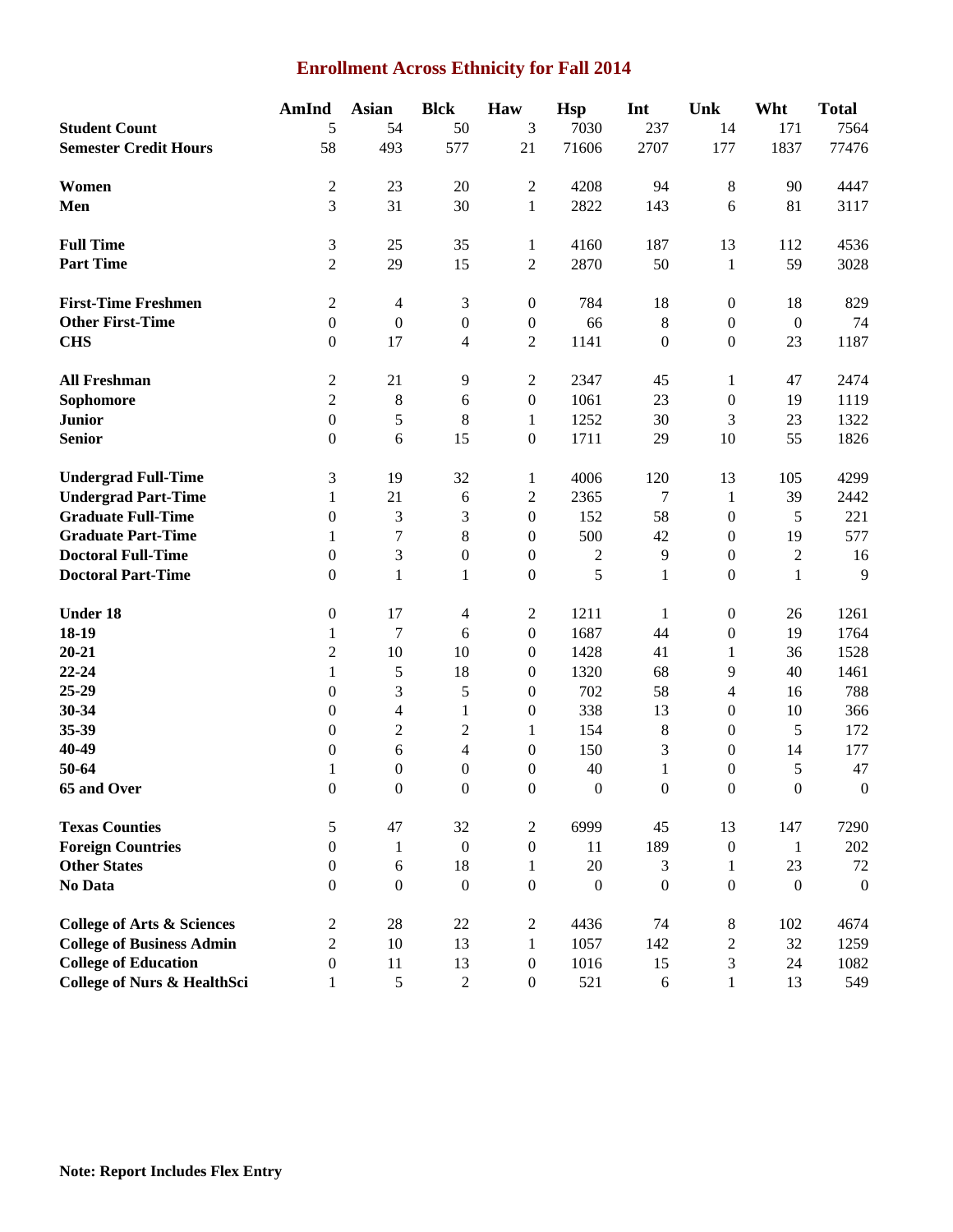#### **New Students Under 30 for Fall 2014**

|                     |     | Men | Women                                   |     |       |
|---------------------|-----|-----|-----------------------------------------|-----|-------|
|                     |     |     | Full-Time Part-Time Full-Time Part-Time |     | Total |
| <b>Student Type</b> |     |     |                                         |     |       |
| First Time Freshman | 360 | 6   | 520                                     | 17  | 903   |
| Graduate            | 27  | 35  | 21                                      | 45  | 128   |
| <b>Transfer</b>     | 119 | 47  | 154                                     | 110 | 430   |
| Transfer Freshman   | 11  | 2   | 10                                      |     | 24    |
| <b>Total</b>        | 517 | 90  | 705                                     | 173 | 1485  |

## **Enrollment Across 1st Generation**

|               | 1st-Gen |                             | No Data Not 1st-Gen | Total |
|---------------|---------|-----------------------------|---------------------|-------|
| Level         |         |                             |                     |       |
| Doctoral      | 12      | $\mathcal{D}_{\mathcal{L}}$ | 11                  | 25    |
| Graduate      | 450     | 75                          | 273                 | 798   |
| Undergraduate | 4227    | 182                         | 2332                | 6741  |
| <b>Total</b>  | 4689    | 259                         | 2616                | 7564  |

# **Enrollment by Student College**

|              |      |     |     |      |      |           |     |     | <b>Total</b>    |
|--------------|------|-----|-----|------|------|-----------|-----|-----|-----------------|
| College      | CHS  | FFR | FR  | SО   | JR   | <b>SR</b> | GR  | PHD | <b>Students</b> |
| AS           | 187  | 551 | 311 | 647  | 731  | 985       | 258 |     | 4674            |
| <b>BA</b>    |      | 129 | 70  | 173  | 262  | 312       | 292 | 21  | 1259            |
| ED           |      | 86  | 41  | 123  | 204  | 403       | 225 | 0   | 1082            |
| <b>NH</b>    |      | 137 | 36  | 116  |      | 126       | 23  |     | 549             |
| <b>Total</b> | 1187 | 903 | 458 | 1059 | 1308 | 1826      | 798 | 25  | 7564            |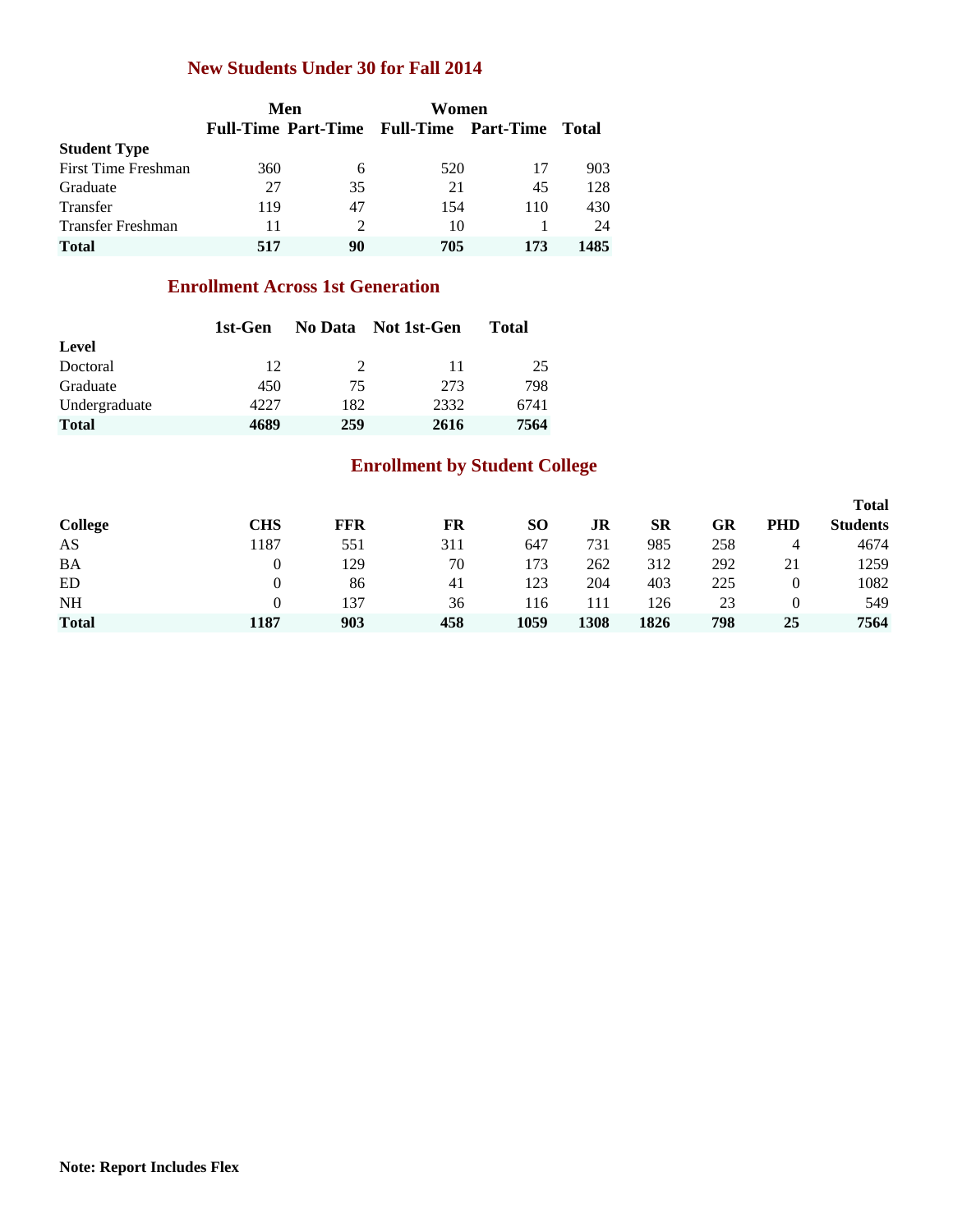# **Enrollment Level and College Across Ethnicity for Fall 2014**

|                                    |           | AmInd            | <b>Asian</b>   | <b>Blck</b>    | Haw            | Hsp  | Int        | Unk            | Wht | <b>Total</b> |
|------------------------------------|-----------|------------------|----------------|----------------|----------------|------|------------|----------------|-----|--------------|
| <b>Level</b>                       | Col       |                  |                |                |                |      |            |                |     |              |
| Undergraduate                      | AS        | $\boldsymbol{2}$ | 27             | 19             | $\overline{2}$ | 4196 | 66         | $\,8\,$        | 92  | 4412         |
|                                    | BA        | 1                | 3              | $\overline{4}$ | 1              | 872  | 41         | $\overline{2}$ | 22  | 946          |
|                                    | <b>ED</b> |                  | 8              | 13             |                | 801  | 14         | 3              | 18  | 857          |
|                                    | <b>NH</b> | 1                | 2              | $\overline{2}$ |                | 502  | 6          | 1              | 12  | 526          |
| <i><b>*Total Undergraduate</b></i> |           | 4                | 40             | 38             | 3              | 6371 | 127        | 14             | 144 | 6741         |
| Graduate                           | AS        |                  | 1              | 3              |                | 236  | 8          |                | 10  | 258          |
|                                    | BA        | 1                | 3              | 8              |                | 182  | 91         |                | 7   | 292          |
|                                    | ED        |                  | 3              |                |                | 215  | 1          |                | 6   | 225          |
|                                    | <b>NH</b> |                  | 3              |                |                | 19   |            |                | 1   | 23           |
| <i><b>*Total Graduate</b></i>      |           | 1                | 10             | 11             | $\bf{0}$       | 652  | <b>100</b> | $\bf{0}$       | 24  | 798          |
| Doctoral                           | AS        |                  |                |                |                | 4    |            |                |     | 4            |
|                                    | BA        |                  | $\overline{4}$ |                |                | 3    | 10         |                | 3   | 21           |
| <i><b>*Total Doctoral</b></i>      |           | $\bf{0}$         | 4              |                | $\bf{0}$       | 7    | 10         | $\mathbf{0}$   | 3   | 25           |
| <b>TOTAL</b>                       |           | 5                | 54             | 50             | 3              | 7030 | 237        | 14             | 171 | 7564         |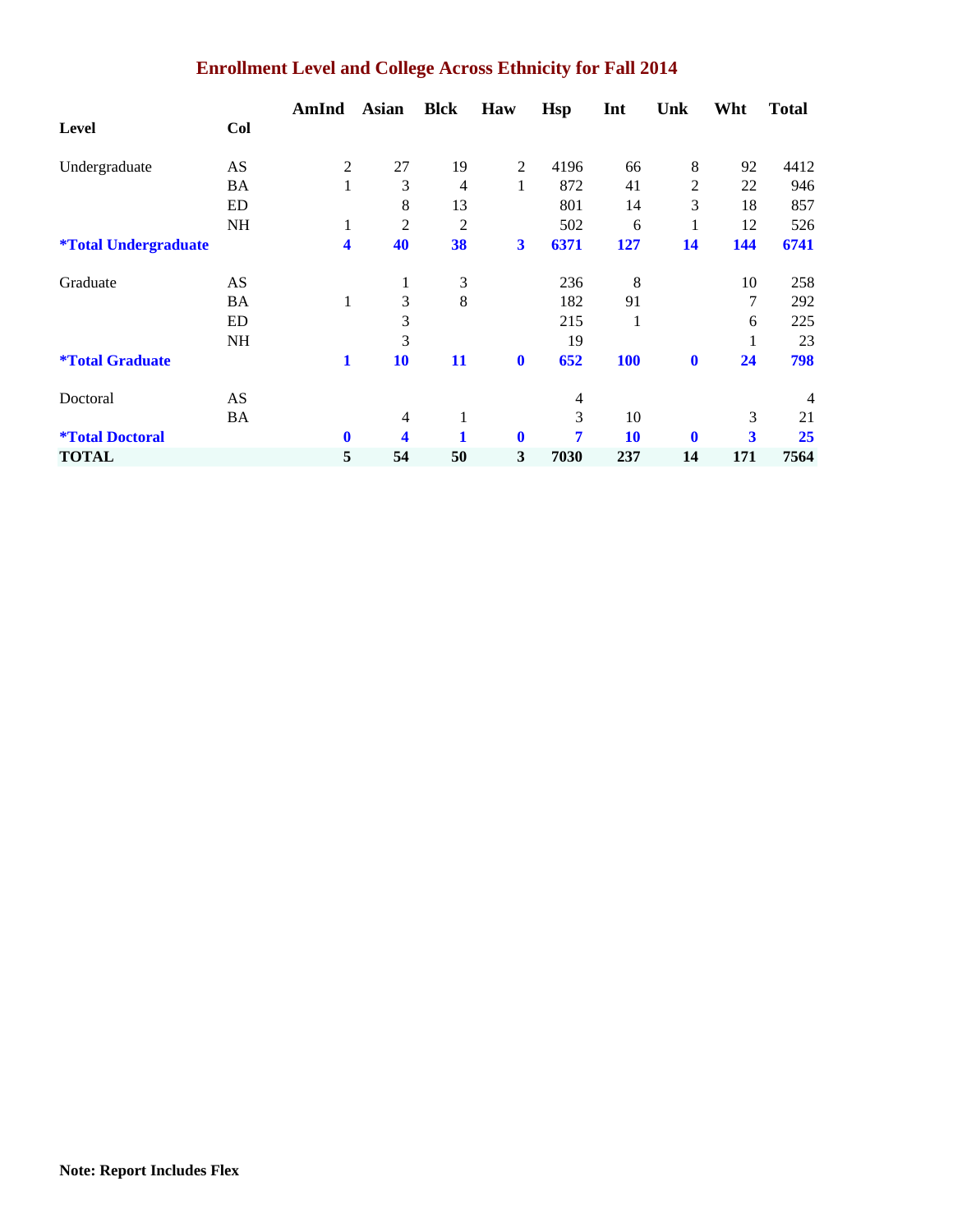## **Enrollment Across Residence for Fall 2014**

|                                            | <b>Frgn Ctries</b> | <b>Oth States</b> | <b>Texas</b> | <b>Total</b>     |
|--------------------------------------------|--------------------|-------------------|--------------|------------------|
| <b>Student Count</b>                       | 202                | 72                | 7290         | 7564             |
| <b>Semester Credit Hours</b>               | 2320               | 994               | 74162        | 77476            |
|                                            |                    |                   |              |                  |
| Women                                      | 73                 | 41                | 4333         | 4447             |
| Men                                        | 129                | 31                | 2957         | 3117             |
|                                            |                    |                   |              |                  |
| <b>Full Time</b>                           | 158                | 66                | 4312         | 4536             |
| <b>Part Time</b>                           | 44                 | 6                 | 2978         | 3028             |
|                                            |                    |                   |              |                  |
| <b>First-Time Freshmen</b>                 | 16                 | 8                 | 805          | 829              |
| <b>Other First-Time</b>                    |                    | $\boldsymbol{0}$  | 74           | 74               |
|                                            | $\boldsymbol{0}$   |                   |              |                  |
| <b>CHS</b>                                 | $\boldsymbol{0}$   | $\boldsymbol{0}$  | 1187         | 1187             |
|                                            |                    |                   |              |                  |
| <b>All Freshman</b>                        | 45                 | 8                 | 2421         | 2474             |
| Sophomore                                  | 15                 | 16                | 1088         | 1119             |
| <b>Junior</b>                              | 15                 | 18                | 1289         | 1322             |
| <b>Senior</b>                              | 25                 | 22                | 1779         | 1826             |
|                                            |                    |                   |              |                  |
| <b>Undergrad Full-Time</b>                 | 97                 | 62                | 4140         | 4299             |
| <b>Undergrad Part-Time</b>                 | 3                  | $\mathfrak{2}$    | 2437         | 2442             |
| <b>Graduate Full-Time</b>                  | 53                 | $\sqrt{2}$        | 166          | 221              |
| <b>Graduate Part-Time</b>                  | 40                 | $\mathfrak{Z}$    | 534          | 577              |
| <b>Doctoral Full-Time</b>                  | $8\,$              | $\sqrt{2}$        | 6            | 16               |
| <b>Doctoral Part-Time</b>                  | $\mathbf{1}$       | $\mathbf{1}$      | 7            | 9                |
|                                            |                    |                   |              |                  |
| White                                      | $\mathbf{1}$       | 23                | 147          | 171              |
| <b>Black</b>                               | $\boldsymbol{0}$   | 18                | 32           | 50               |
| Hispanic                                   | 11                 | 20                | 6999         | 7030             |
| <b>Asian/Pacific</b>                       | 1                  | 6                 | 47           | 54               |
| <b>American Ind</b>                        | $\mathbf{0}$       | $\boldsymbol{0}$  | 5            | 5                |
| <b>International</b>                       | 189                | $\mathfrak 3$     | 45           | 237              |
| <b>Unknown</b>                             | $\boldsymbol{0}$   | $\mathbf{1}$      | 13           | 14               |
| <b>Under 18</b>                            | 1                  | $\mathbf{2}$      | 1258         | 1261             |
| 18-19                                      | 32                 | 8                 | 1724         | 1764             |
|                                            |                    |                   |              |                  |
| $20 - 21$                                  | 33                 | 29                | 1466         | 1528             |
| 22-24                                      | 63                 | 22                | 1376         | 1461             |
| 25-29                                      | 53                 | $\sqrt{6}$        | 729          | 788              |
| 30-34                                      | $10\,$             | $\overline{2}$    | 354          | 366              |
| 35-39                                      | $\boldsymbol{7}$   | $\mathbf{1}$      | 164          | 172              |
| 40-49                                      | 3                  | $\mathfrak{2}$    | 172          | 177              |
| 50-64                                      | $\boldsymbol{0}$   | $\boldsymbol{0}$  | 47           | 47               |
| 65 and Over                                | $\boldsymbol{0}$   | $\boldsymbol{0}$  | $\theta$     | $\boldsymbol{0}$ |
|                                            |                    |                   |              |                  |
| <b>College of Arts &amp; Sciences</b>      | 54                 | 31                | 4589         | 4674             |
| <b>College of Business Admin</b>           | 133                | 18                | 1108         | 1259             |
| <b>College of Education</b>                | 13                 | 18                | 1051         | 1082             |
| <b>College of Nursing &amp; Health Sci</b> | $\boldsymbol{2}$   | $\mathfrak s$     | 542          | 549              |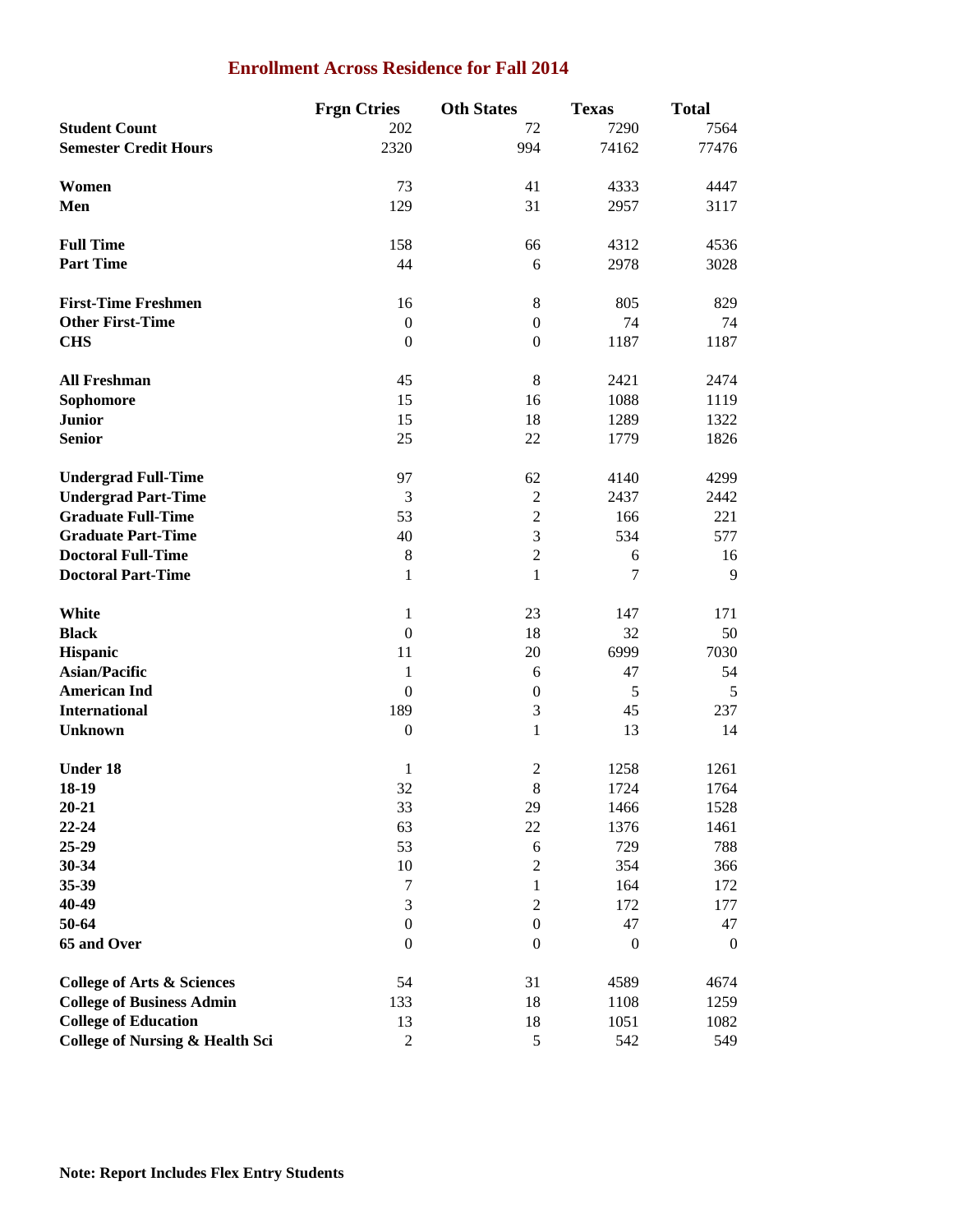# **Enrollment by Student Type for Fall 2014**

|                         |                                  | FR             | <b>SO</b>      | JR             | <b>SR</b>      |     |                         | <b>GR DR TOTAL</b> |
|-------------------------|----------------------------------|----------------|----------------|----------------|----------------|-----|-------------------------|--------------------|
| <b>College</b>          | <b>Student Type</b>              |                |                |                |                |     |                         |                    |
| AS                      | <b>Concurrent Enrolled HS</b>    | 1187           | 53             |                |                |     |                         | 1240               |
|                         | Continuing                       | 272            | 507            | 556            | 917            | 185 | 1                       | 2438               |
|                         | <b>First Time Freshman</b>       | 502            | 42             | 7              |                |     |                         | 551                |
|                         | Graduate                         |                |                |                |                | 59  |                         | 59                 |
|                         | Graduate Doctoral                |                |                |                |                |     | 2                       | $\overline{2}$     |
|                         | <b>Readmit Graduate</b>          |                |                |                |                | 14  |                         | 14                 |
|                         | <b>Readmit Graduate Doctoral</b> |                |                |                |                |     | $\mathbf{1}$            | 1                  |
|                         | Returning Undergraduate          | 7              | 20             | 36             | 46             |     |                         | 109                |
|                         | Transfer                         | 18             | 66             | 139            | 22             |     |                         | 245                |
|                         | <b>Transfer Freshman</b>         | 14             | 1              |                |                |     |                         | 15                 |
| <i><b>*Total AS</b></i> |                                  | 2000           | 689            | 738            | 985            | 258 | $\overline{\mathbf{4}}$ | 4674               |
| BA                      | Continuing                       | 56             | 135            | 187            | 301            | 193 | 20                      | 892                |
|                         | <b>First Time Freshman</b>       | 124            | 5              |                |                |     |                         | 129                |
|                         | Graduate                         |                |                |                |                | 83  |                         | 83                 |
|                         | Graduate Doctoral                |                |                |                |                |     | $\mathbf{1}$            | 1                  |
|                         | Readmit Graduate                 |                |                |                |                | 16  |                         | 16                 |
|                         | Returning Undergraduate          | $\mathbf{1}$   | 8              | 13             | 6              |     |                         | 28                 |
|                         | Transfer                         | 10             | 29             | 62             | 5              |     |                         | 106                |
|                         | <b>Transfer Freshman</b>         | 3              | 1              |                |                |     |                         | 4                  |
| <i><b>*Total BA</b></i> |                                  | 194            | 178            | 262            | 312            | 292 | 21                      | 1259               |
| ED                      | Continuing                       | 36             | 87             | 159            | 383            | 143 |                         | 808                |
|                         | <b>First Time Freshman</b>       | 78             | 6              | $\overline{2}$ |                |     |                         | 86                 |
|                         | Graduate                         |                |                |                |                | 45  |                         | 45                 |
|                         | Post Baccalaureate               |                |                |                |                | 9   |                         | 9                  |
|                         | <b>Readmit Graduate</b>          |                |                |                |                | 28  |                         | 28                 |
|                         | Returning Undergraduate          |                | 3              | 5              | 16             |     |                         | 24                 |
|                         | Transfer                         | 3              | 33             | 40             | $\overline{4}$ |     |                         | 80                 |
|                         | Transfer Freshman                | $\overline{2}$ |                |                |                |     |                         | $\overline{c}$     |
| <i><b>*Total ED</b></i> |                                  | 119            | <b>129</b>     | 206            | 403            | 225 | 0                       | 1082               |
| <b>NH</b>               | Continuing                       | 31             | 88             | 80             | 112            | 13  |                         | 324                |
|                         | <b>First Time Freshman</b>       | 125            | 7              | 5              |                |     |                         | 137                |
|                         | Graduate                         |                |                |                |                | 10  |                         | 10                 |
|                         | Returning Undergraduate          | $\mathbf{1}$   | $\overline{c}$ | $\overline{4}$ | 8              |     |                         | 15                 |
|                         | Transfer                         | $\overline{c}$ | 25             | 27             | 6              |     |                         | 60                 |
|                         | <b>Transfer Freshman</b>         | $\overline{2}$ | $\mathbf{1}$   |                |                |     |                         | 3                  |
| <i><b>*Total NH</b></i> |                                  | 161            | 123            | 116            | 126            | 23  | $\boldsymbol{0}$        | 549                |
| <b>TOTAL</b>            |                                  | 2474           | 1119           | 1322           | 1826           | 798 | 25                      | 7564               |